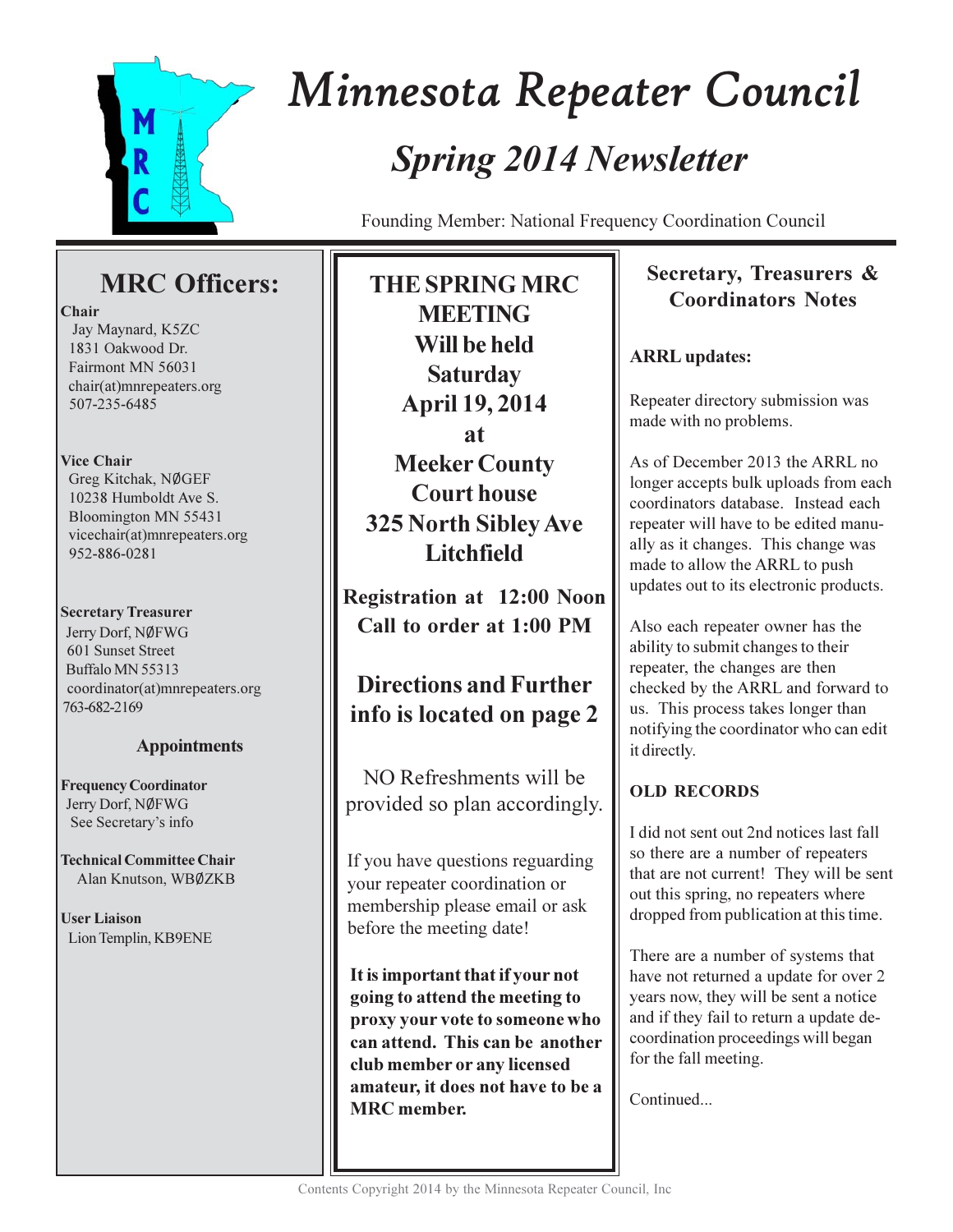#### **Meeting Location**

Meeting will be held in the Courthouse community room located on the 1st level of the courthouse. Enter the building on the West side through the doors off the main parking lot on North Ramsey Avenue.

There will be signs up to guide you to the proper area.

Meeker County Radio Club is hosting this meeting and will have coffee and some treats for the meeting.

Directions (from map, never been there)

US Highway 12 to Sibley Avenue, North

Left at 3rd street

**Right on Ramsey** 

#### **MRC Resources on the Internet**

MRC Webpage http://www.mnrepeaters.org http://www.mrc.gen.mn.us

**MRC** Mailing list:

This mailing list is for announcements and general discussion of MRC events, policy and operations. Currently it is un-moderated and open to all. Sign up at:

http://eight.pairlist.net/mailman/listinfo/mrc

Don't forget to change your email program to "plain text" before you try to send anything. Messages with HTML or other fancy print will come through blank if you don't make the change.... Also do not include attachments!

#### **Secretary, Treasurers & Coordinators Notes**

Bob Reid, N0BHC did a article about the MRC for the Scott County ARES newsletter.

Sometime last fall the AE0GD Litchfield repeater on 146.625 disappeared from the MRC database. This lead to the K0MCR repeater being coordinated in its place. After several days of searching records and double checking data it appears to be a isolated incident. I was able to find a different pair for the new repeater and restore the missing AE0GD record. As a result the MRC paid for to replace the channel elements for the new K0MCR repeater pair coordinated

Communications with other states

Our Notices are being acknowledged by South Dakota

North Dakota: Nothing heard

Iowa: Limited

on 147.300.

Wisconsin: Get their notices for proposed systems in groups but our notices are not acknowledged.

Canada: No coordinator directly north of MN however Manatobia does acknowledge them.

#### **Coordinators Tool Kit**

This is the software that Dave Karr wrote for repeater coordination database management is not Windows 7 or 8 compatible. I have emailed him asking if he intends on any future updates or upgrades.

Currently I plan on running it on a non-internet XP computer as I have other older software that is not reasonable to upgrade. It is possible that we may need to look at making changes in the future.

 $73's$ 

Jerry Dorf, N0FWG Sec-Treas **Frequency Coordinator**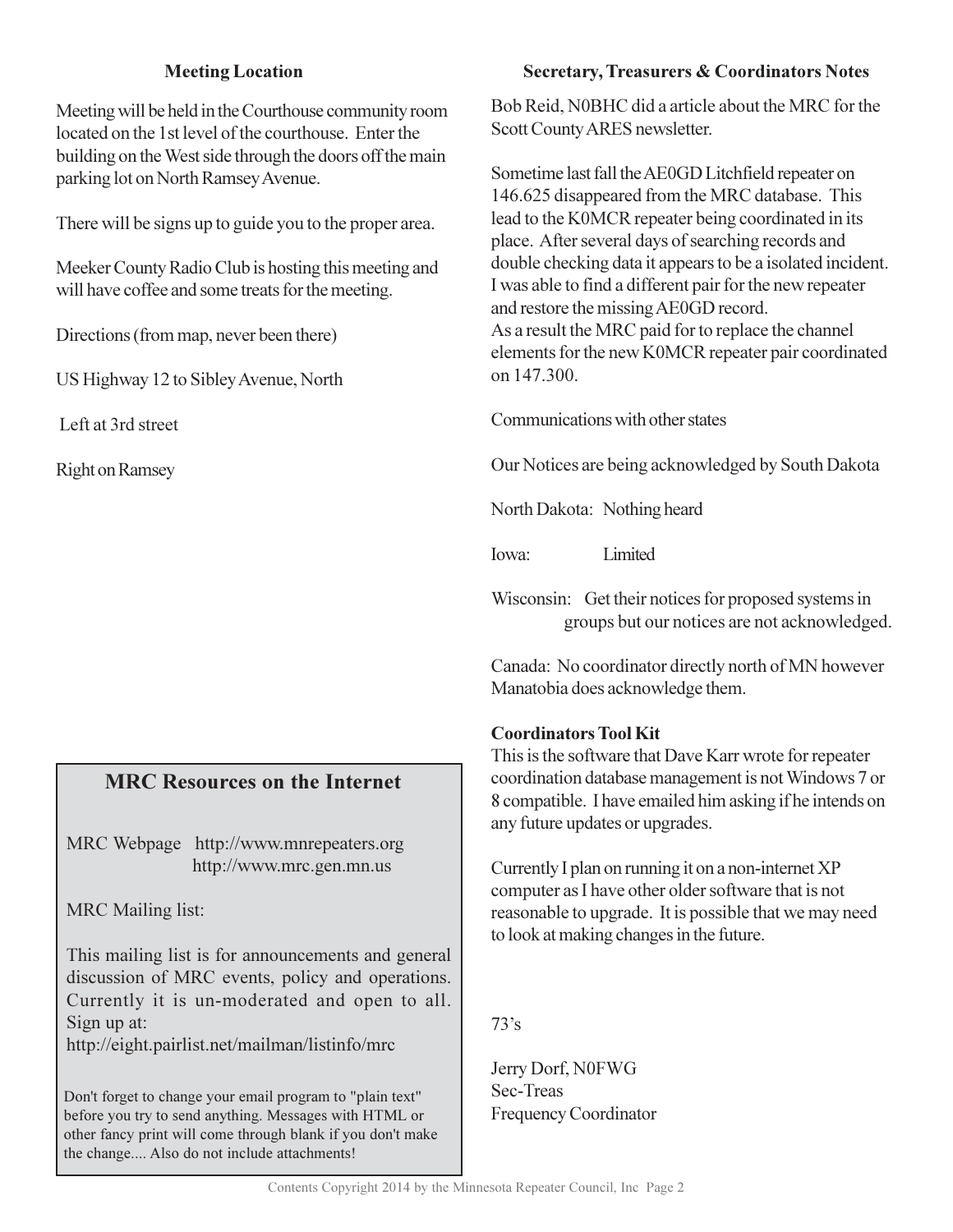# **Preliminary Minutes of the Minnesota Repeater Council**

Fall meeting held On October 19, 2013 Maple Grove Fire Station 2, Maple Grove MN

Call to order by Chairman Jay Maynard at 1:05PM Introduction of members and officers made.

Quorum was meet with a total of 67 members in good standing on the roster, 20 in attendance of witch 5 are non-metro.

**Chairman's Report:** Jay Maynard K5ZC ARRL and NFCC MOU discussed

**Secretary & Treasurer's report:** Jerry Dorf N0FWG Reports presented to membership in the newsletter, and handout.

**Frequency coordinator:** Jerry Dorf N0FWG Reports presented to membership in the newsletter, and handout.

#### **New Members:**

George Lavalle, N0SBU Assocate Calvin C Nielsen, WB6AMY Regular member 145.110 Tyler Carl J Vangsness, K0TNT Regular member 146.760 (New Trustee TCMFC) Motion made, seconded and passed for each member

#### **Old Business:**

Coordination policy corrections, Ben Franske has made changes that have been submitted. Deferred to spring meeting after publishing on web for membership review.

Liability insurance, Greg Kitchak is not present. Deferred to spring meeting.

ARRL membership status and affiliated club application investigation. Secretary to ask and pursue with stepped up diligence. ARRL Donation to spectrum defense fund was completed. A thank you letter was received

#### **New Business:**

Discussed database updates and possibility of online updates, currently the technology does not exist within the current software. Nothing presented.

**Spring Meeting:** Non Metro location, West Central MN location

**Election of officers:** Motions where made for each office and closed. Being only one nomination occurred for each office a motion was made to accept each office by acclimation. Motion seconded and passed unanimously

Chair: Jay Manyard K5ZC, Vice Chair: Greg Kitchak, N0GEF Secretary-Treasurer: Jerry Dorf, N0FWG

Appointments: Jerry Dorf as coordinator and Alan Knutson as technical committee Lyon Templin as user liaison.

Meeting Adjourned at 1:50PM

Jerry Dorf, N0FWG Secretary Treasurer Minnesota Repeater Council, Inc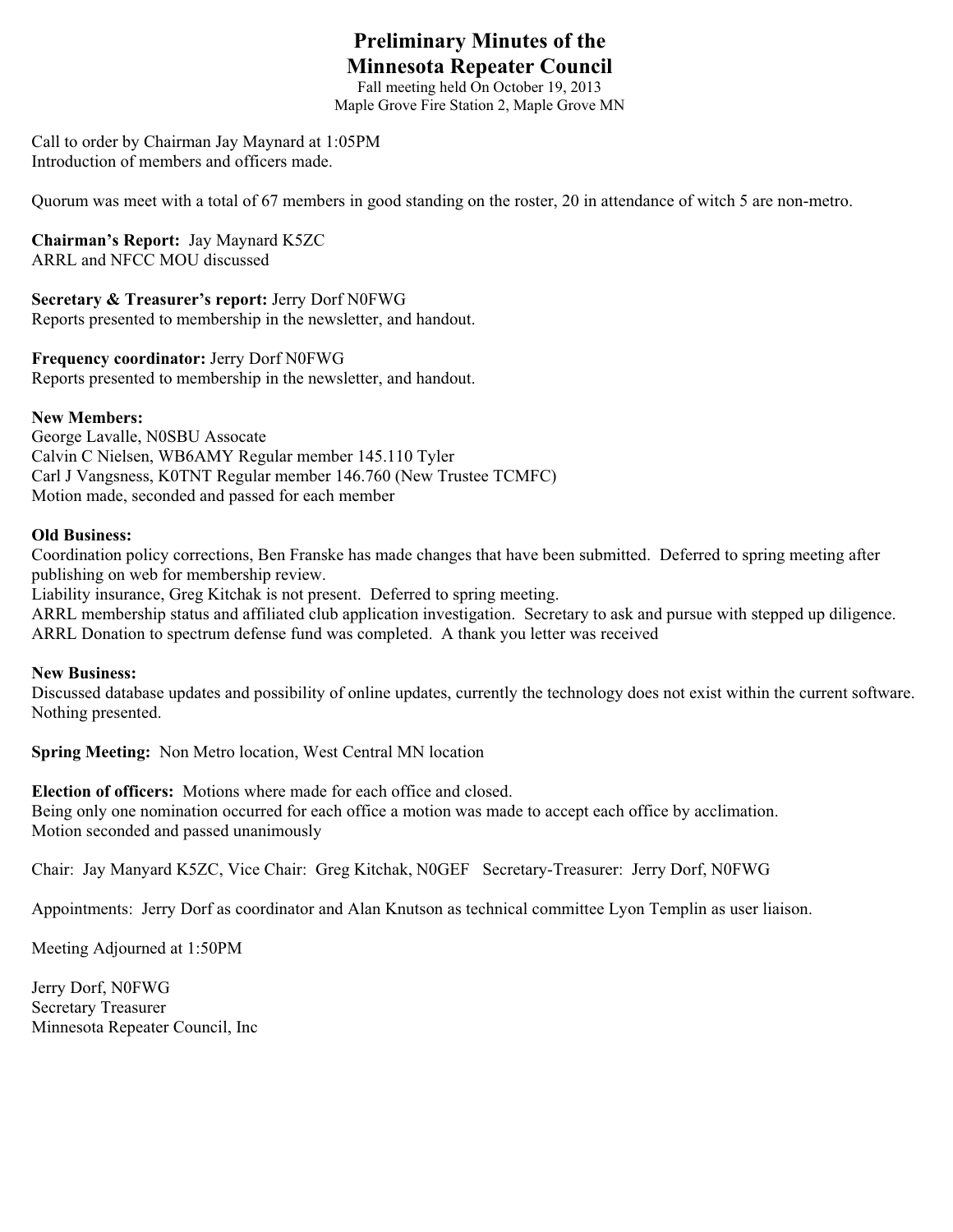# **Minnesota Repeater Council Checking Account March 14, 2014**

| Date           | <b>Type</b> | <b>Description</b>          | <b>Debit</b> | Credit  | <b>Balance</b> | <b>Comments</b>                 |
|----------------|-------------|-----------------------------|--------------|---------|----------------|---------------------------------|
| 10/12/2013 DEP |             | RICHARD ROBERTS             |              | \$10.00 | \$7,138.84     | REG DUES 2014                   |
|                | <b>DEP</b>  | George Lavallee             |              | \$5.00  | \$7,143.84     | REG DUES 2014                   |
| 10/21/2013 DEP |             | Norman D Yeautter           |              | \$10.00 | \$7,153.84     | REG DUES 2014                   |
|                | <b>DEP</b>  | <b>CHARLE ESCH</b>          |              | \$10.00 | \$7,163.84     | REG DUES 2013                   |
|                | <b>DEP</b>  | <b>Ben Franske</b>          |              | \$10.00 | \$7,173.84     | Reg Dues 2014                   |
|                | <b>DEP</b>  | <b>JAY MAYNARD</b>          |              | \$20.00 | \$7,193.84     | Reg Dues 2015                   |
|                | <b>DEP</b>  | John Czech                  |              | \$10.00 | \$7,203.84     | Reg Dues 2015                   |
|                | <b>DEP</b>  | TOM CARLSON/SMARTS          |              | \$10.00 | \$7,213.84     | Reg Dues 2014                   |
|                | <b>DEP</b>  | Gordon Hanson               |              | \$20.00 | \$7,233.84     | Reg Dues 2015                   |
|                | Dep         | <b>TERRY LONDROCHE</b>      |              | \$10.00 | \$7,243.84     | Reg Dues 2014                   |
| 10/26/2013 Dep |             | Gary Wilson                 |              | \$20.00 | \$7,263.84     | Reg Dues 2014                   |
|                | Dep         | <b>M Fritz Bertelt</b>      |              | \$30.00 | \$7,293.84     | REG DUES 2015                   |
| 10/31/2013 WTH |             | <b>Harland Clarke</b>       | \$22.19      |         | \$7,271.65     | <b>Check Blanks</b>             |
| 11/4/2013      | Dep         | <b>CHARLE ESCH</b>          |              | \$30.00 | \$7,301.65     | Reg Dues 2015                   |
|                | Dep         | <b>DAVID WEGNER</b>         |              | \$20.00 | \$7,321.65     | Reg Dues 2015                   |
|                | Dep         | Kein Sauer                  |              | \$10.00 | \$7,331.65     | Reg Dues 2014                   |
| 11/29/2013 DEP |             | Don Burgess                 |              | \$10.00 | \$7,341.65     | Reg Dues 2014                   |
| 12/23/2013 DEP |             | Daniel Skripka              |              | \$20.00 | \$7,361.65     | Reg Dues 2015                   |
| 1/2/2014       | <b>DEP</b>  | Neal Krasnoff               |              | \$10.00 | \$7,371.65     | Reg Dues 2014                   |
| 1/4/2014       | 2151        | <b>Petes Communications</b> | \$74.55      |         | \$7,297.10     | Channel Element change          |
| 2/5/2014       | <b>DEP</b>  | <b>BOB REID</b>             |              | \$10.00 | \$7,307.10     | Asscociate Dues 2015            |
| 2/19/2014      | <b>DEP</b>  | PAUL HOLM                   |              | \$20.00 | \$7,327.10     | Reg Dues 2015                   |
| 2/28/2014      | <b>DEP</b>  | ROGER JOHNSON               |              | \$10.00 | \$7,337.10     | REG DUES 2014                   |
| 3/8/2014       | <b>DEP</b>  | Neal Krasnoff               |              | \$10.00 | \$7,347.10     | REG DUES 2015                   |
| 3/8/2014       | Debit       | Postmaster                  | \$49.00      |         | \$7,298.10     | <b>Stamps Spring Newsletter</b> |
| 8/10/2014      | Debit       | Anchor Paper                | \$21.32      |         | \$7,276.78     | Paper newsletters               |

Notes:

1. New & pending memberships checks have been deposited to avoid the past "Stale Check" problems.

2. The date in the comment field shows dues paid to the end of that year.

#### **Waiting list**

| Name                | Call   | Group       | Band Use |              | Location    | Date     |
|---------------------|--------|-------------|----------|--------------|-------------|----------|
| Alan Knutson        | WB0ZKB |             | 2М       | <b>DSTAR</b> | Chaska/West | 04/28/07 |
| Paul Emeott         | KOL AV |             | 2M       | FM.          | Gem Lake    | 10/19/09 |
| Ross DeMeyere W0ANA |        | Anoka RACES | . 2M     | <b>DSTAR</b> | Anoka       | 03/03/11 |

#### **New Coordinations**

 $\epsilon$ 

| Location            | Call          | OUT      | Sponsor                   | Area       | <b>CORDATE</b> | <b>USE</b> | <b>STATUS</b> |
|---------------------|---------------|----------|---------------------------|------------|----------------|------------|---------------|
| <b>BUFFALO</b>      | <b>NOFWG</b>  | 444.3750 | <b>JERRY DORF</b>         | <b>CEN</b> | 9/16/2013      | RO         | <b>OTA</b>    |
| <b>MINNEAPOLIS</b>  | <b>KD0UDM</b> | 145.2300 | <b>NEAL KRASNOFF</b>      | <b>MET</b> | 9/16/2013      | <b>RO</b>  | <b>OTA</b>    |
| <b>ST CLOUD</b>     | K0VSC         | 443.4500 | <b>TONY ABFALTER</b>      | <b>CEN</b> | 10/22/2013     | <b>RO</b>  | CNST          |
| <b>BLOOMINGTON</b>  | <b>NOBVE</b>  | 444.9250 | <b>DONALD RICE</b>        | <b>MET</b> | 11/30/2013     | <b>RO</b>  | <b>CNST</b>   |
| <b>EDEN PRAIRIE</b> | <b>KD0WSF</b> | 442.3500 | DANIEL SKRIPKA            | <b>MET</b> | 11/30/2013     | <b>RO</b>  | <b>CNST</b>   |
| <b>HUGO</b>         | <b>NOSBU</b>  | 443.0500 | <b>TERRY LONDROCHE</b>    | <b>MET</b> | 11/30/2013     | <b>RO</b>  | CNST          |
| <b>PRINCETON</b>    | K0SCA-F       | 444.7000 | SHERBURNE COUNTY ARES     | <b>CEN</b> | 11/30/2013     | <b>RO</b>  | <b>OTA</b>    |
| <b>LITCHFIELD</b>   | <b>KOMCR</b>  | 147.3000 | MEEKER COUNTY ARC         | <b>CEN</b> | 11/30/2013     | <b>RO</b>  | <b>OTA</b>    |
| <b>INTERNAT F</b>   | <b>K0HKZ</b>  | 146.9700 | KURT EISENACH             | NC.        | 12/7/2013      | RO         | <b>OTA</b>    |
| <b>PAYNESVILLE</b>  | <b>KDOILS</b> | 224,8000 | PETER NIERENGARTEN        | <b>CEN</b> | 12/7/2013      | <b>RO</b>  | <b>OTA</b>    |
| <b>STATEWIDE</b>    | <b>N0HOY</b>  | 444.7250 | DEAN BLOSBERG             | <b>STA</b> | 12/14/2013     | <b>RO</b>  | <b>OTA</b>    |
| <b>AUSTIN</b>       | W0AZR         | 146.7300 | AUSTIN AMATEUR RADIO CLUB | SE         | 12/21/2013     | <b>RO</b>  | <b>OTA</b>    |
| ST CLOUD            | <b>KD0YLG</b> | 443.8500 | RICK J HOULE              | <b>CEN</b> | 1/19/2014      | RO         | <b>CNST</b>   |
| <b>MINNEAPOLIS</b>  | <b>KD0WIL</b> | 443.5750 | <b>ERIK TATE</b>          | <b>MET</b> | 2/22/2014      | <b>RO</b>  | <b>CNST</b>   |
| <b>NEW RICHLAND</b> | <b>NORPJ</b>  | 145.3300 | <b>DENNIS ENGSTROM</b>    | SE         | 3/4/2014       | RO         | <b>CNST</b>   |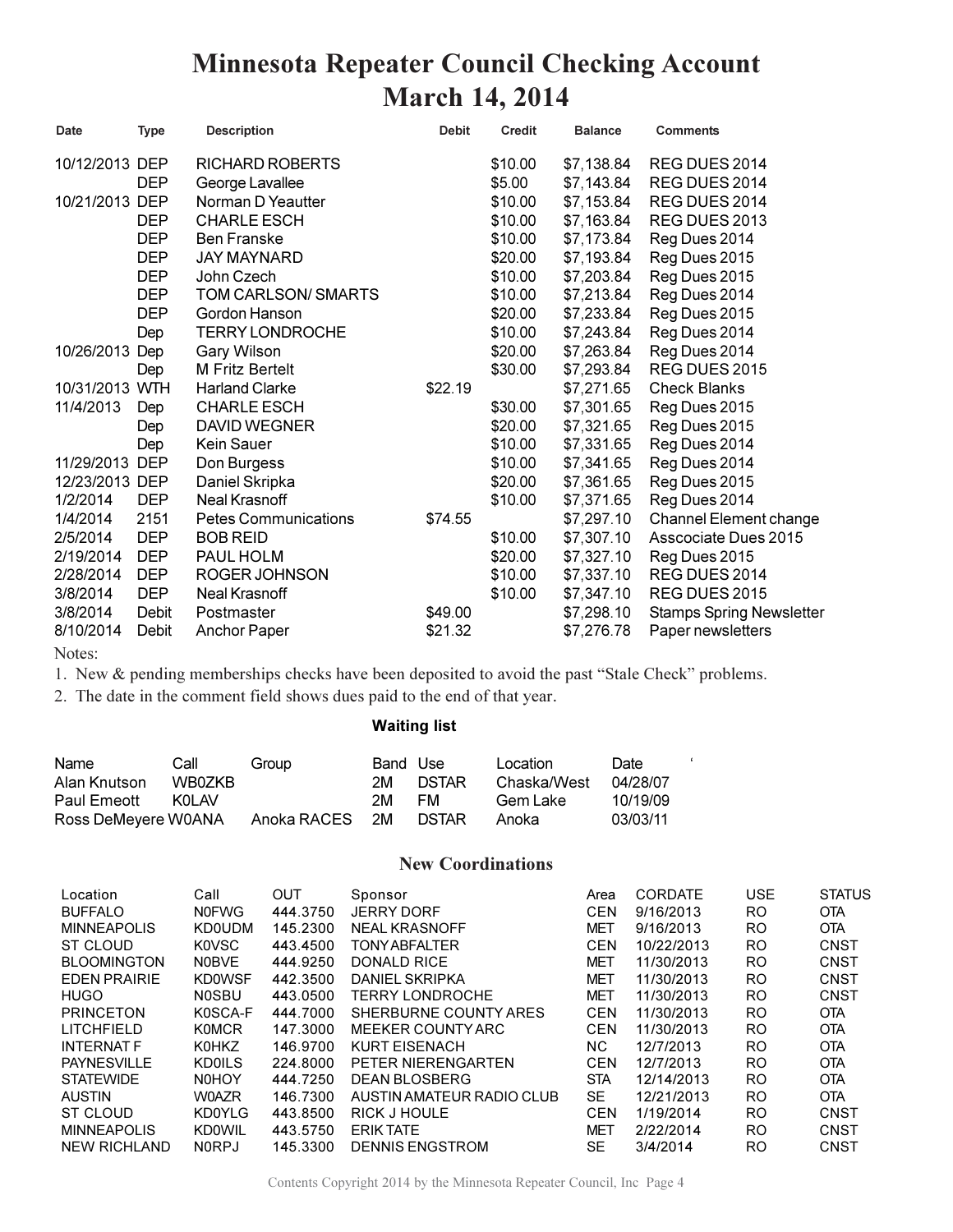# *Minnesota Repeater Council*

**Membership and Renewal application form** 

|                                                                                                                                             | <b>Trustee information (MRC Main Contact).</b>                                                                                    |                                                                                                                                                                                                                                                                                                                                                                                                                                                             |  |  |  |
|---------------------------------------------------------------------------------------------------------------------------------------------|-----------------------------------------------------------------------------------------------------------------------------------|-------------------------------------------------------------------------------------------------------------------------------------------------------------------------------------------------------------------------------------------------------------------------------------------------------------------------------------------------------------------------------------------------------------------------------------------------------------|--|--|--|
|                                                                                                                                             |                                                                                                                                   |                                                                                                                                                                                                                                                                                                                                                                                                                                                             |  |  |  |
|                                                                                                                                             |                                                                                                                                   |                                                                                                                                                                                                                                                                                                                                                                                                                                                             |  |  |  |
|                                                                                                                                             |                                                                                                                                   |                                                                                                                                                                                                                                                                                                                                                                                                                                                             |  |  |  |
|                                                                                                                                             |                                                                                                                                   | State: $\angle$ Zip: $\angle$                                                                                                                                                                                                                                                                                                                                                                                                                               |  |  |  |
|                                                                                                                                             | Club or alternate contact/mailing address.                                                                                        |                                                                                                                                                                                                                                                                                                                                                                                                                                                             |  |  |  |
|                                                                                                                                             |                                                                                                                                   | Name: 2008. [2016] Name: 2008. [2016] Name: 2008. [2016] Name: 2008. [2016] Name: 2008. [2016] Name: 2008. [20                                                                                                                                                                                                                                                                                                                                              |  |  |  |
|                                                                                                                                             |                                                                                                                                   |                                                                                                                                                                                                                                                                                                                                                                                                                                                             |  |  |  |
|                                                                                                                                             |                                                                                                                                   |                                                                                                                                                                                                                                                                                                                                                                                                                                                             |  |  |  |
| Renewal [ ]<br><b>Type of Application:</b><br>Regular Membership<br>Dues \$10.00 year<br>Associate Member<br>Dues \$5.00 year<br>Newsletter | Recieves all malings.<br>Receives one copy of MRC newsletter for 1 year. Dues \$5.00<br>Or download for free from the MRC webpage | New membership [ ] Trustee Change [ ]<br>Database Update [ ]<br>Organization or individual who is operating a FCC licensed Amateur Repeater station on a<br>frequency coordinated by the MRC. Has one vote at all meetings. Receives all mailings.<br>Organization or individual with a active interest in constructing an Amateur Radio Repeater station<br>or in the activities of the MRC. Can participate in the activities of the MRC but has no vote. |  |  |  |
| Signed: Repeater Trustee/Regular Member                                                                                                     |                                                                                                                                   | Date:                                                                                                                                                                                                                                                                                                                                                                                                                                                       |  |  |  |
| Mail all Applications and dues to:                                                                                                          | # of years Paid: $\qquad \qquad$                                                                                                  | Other Info:                                                                                                                                                                                                                                                                                                                                                                                                                                                 |  |  |  |